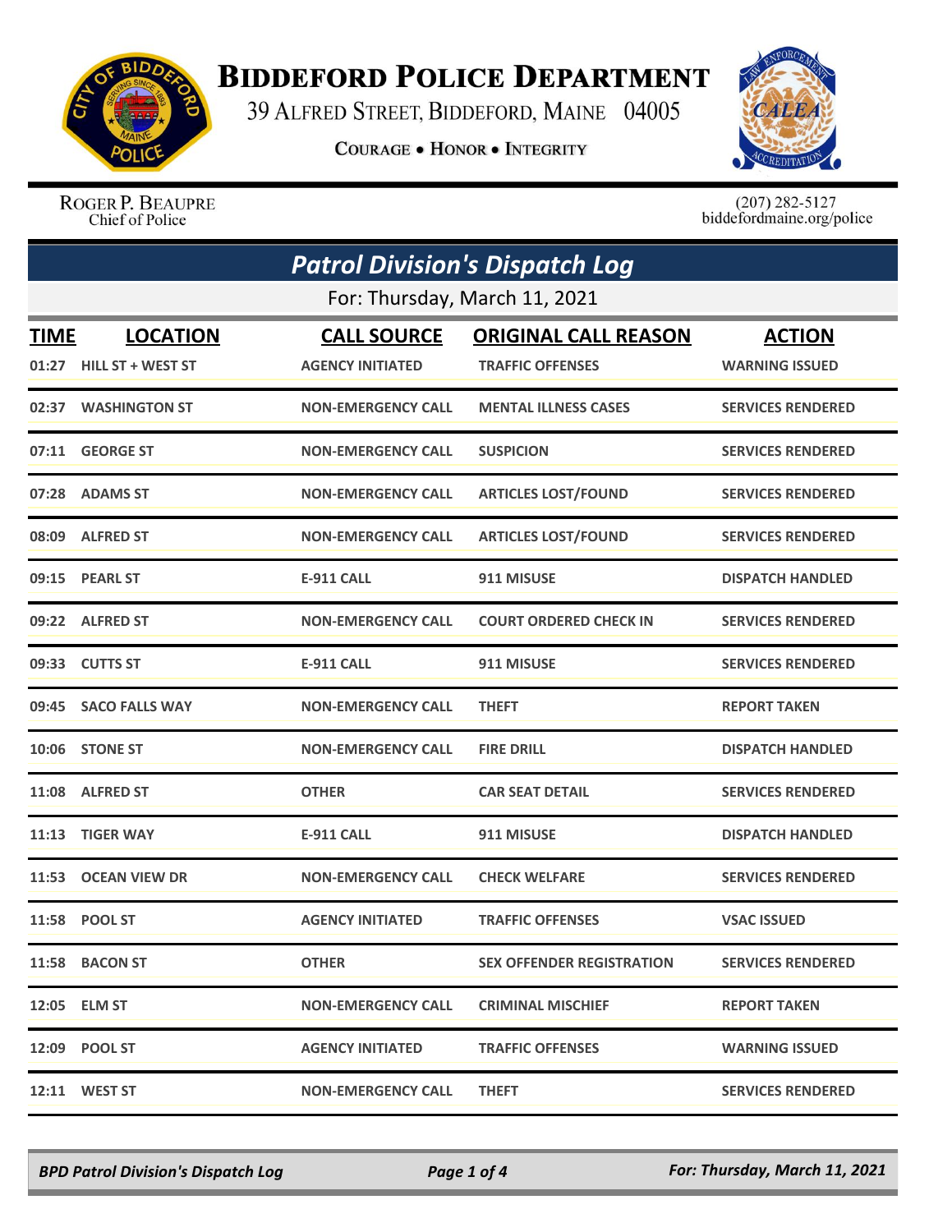| <b>TIME</b> | <b>LOCATION</b><br>12:15 POOL ST | <b>CALL SOURCE</b><br><b>AGENCY INITIATED</b> | <b>ORIGINAL CALL REASON</b><br><b>TRAFFIC OFFENSES</b> | <b>ACTION</b><br><b>WARNING ISSUED</b> |
|-------------|----------------------------------|-----------------------------------------------|--------------------------------------------------------|----------------------------------------|
|             | 12:24 POOL ST                    | <b>AGENCY INITIATED</b>                       | <b>TRAFFIC OFFENSES</b>                                | <b>WARNING ISSUED</b>                  |
|             | 12:28 SOUTH ST                   | <b>AGENCY INITIATED</b>                       | <b>TRAFFIC OFFENSES</b>                                | <b>VSAC ISSUED</b>                     |
|             | 12:33 POOL ST + MEETINGHOUSE RD  | <b>AGENCY INITIATED</b>                       | <b>TRAFFIC OFFENSES</b>                                | <b>WARNING ISSUED</b>                  |
|             | 12:40 POOL ST                    | <b>AGENCY INITIATED</b>                       | <b>TRAFFIC OFFENSES</b>                                | <b>VSAC ISSUED</b>                     |
|             | 12:46 SOUTH ST                   | <b>AGENCY INITIATED</b>                       | <b>TRAFFIC OFFENSES</b>                                | <b>VSAC ISSUED</b>                     |
|             | 12:52 CLEAVES ST                 | <b>NON-EMERGENCY CALL</b>                     | <b>PARKING COMPLAINT</b>                               | <b>SERVICES RENDERED</b>               |
|             | 12:54 POOL ST                    | <b>AGENCY INITIATED</b>                       | <b>TRAFFIC OFFENSES</b>                                | <b>WARNING ISSUED</b>                  |
|             | 13:01 POOL ST + SEVIGNY AVE      | <b>AGENCY INITIATED</b>                       | <b>TRAFFIC OFFENSES</b>                                | <b>WARNING ISSUED</b>                  |
|             | 13:08 POOL ST + SEVIGNY AVE      | <b>AGENCY INITIATED</b>                       | <b>TRAFFIC OFFENSES</b>                                | <b>VSAC ISSUED</b>                     |
|             | 13:16 SOUTH ST                   | <b>AGENCY INITIATED</b>                       | <b>TRAFFIC OFFENSES</b>                                | <b>VSAC ISSUED</b>                     |
|             | 13:26 POOL ST + MARBLEHEAD LN    | <b>AGENCY INITIATED</b>                       | <b>TRAFFIC OFFENSES</b>                                | <b>WARNING ISSUED</b>                  |
|             | 13:32 SOUTH ST                   | <b>AGENCY INITIATED</b>                       | <b>TRAFFIC OFFENSES</b>                                | <b>WARNING ISSUED</b>                  |
| 13:43       | <b>SOUTH ST</b>                  | <b>AGENCY INITIATED</b>                       | <b>TRAFFIC OFFENSES</b>                                | <b>WARNING ISSUED</b>                  |
|             | 13:46 POOL ST + DECARY RD        | <b>AGENCY INITIATED</b>                       | <b>TRAFFIC OFFENSES</b>                                | <b>VSAC ISSUED</b>                     |
|             | 13:47 SOUTH ST                   | <b>E-911 CALL</b>                             | 911 MISUSE                                             | <b>SERVICES RENDERED</b>               |
|             | 14:00 POOL ST + SEVIGNY AVE      | <b>AGENCY INITIATED</b>                       | <b>TRAFFIC OFFENSES</b>                                | <b>VSAC ISSUED</b>                     |
|             | 14:14 POOL ST                    | <b>AGENCY INITIATED</b>                       | <b>TRAFFIC OFFENSES</b>                                | <b>WARNING ISSUED</b>                  |
|             | 14:23 POOL ST                    | <b>AGENCY INITIATED</b>                       | <b>TRAFFIC OFFENSES</b>                                | <b>VSAC ISSUED</b>                     |
|             | 14:42 WEST ST                    | <b>AGENCY INITIATED</b>                       | <b>TRAFFIC OFFENSES</b>                                | <b>WARNING ISSUED</b>                  |
|             | 14:52 WEST ST + BERNARD AVE      | <b>AGENCY INITIATED</b>                       | <b>TRAFFIC OFFENSES</b>                                | <b>WARNING ISSUED</b>                  |
|             | <b>14:58 WEST ST</b>             | <b>AGENCY INITIATED</b>                       | <b>TRAFFIC OFFENSES</b>                                | <b>VSAC ISSUED</b>                     |
|             | 14:58 MAIN ST                    | E-911 CALL                                    | 911 MISUSE                                             | <b>SERVICES RENDERED</b>               |
|             | 15:16 HILL ST + PARKER RIDGE RD  | <b>AGENCY INITIATED</b>                       | <b>TRAFFIC OFFENSES</b>                                | <b>WARNING ISSUED</b>                  |
|             | 15:31 RIVER RD                   | <b>AGENCY INITIATED</b>                       | <b>TRAFFIC OFFENSES</b>                                | <b>WARNING ISSUED</b>                  |

*BPD Patrol Division's Dispatch Log Page 2 of 4 For: Thursday, March 11, 2021*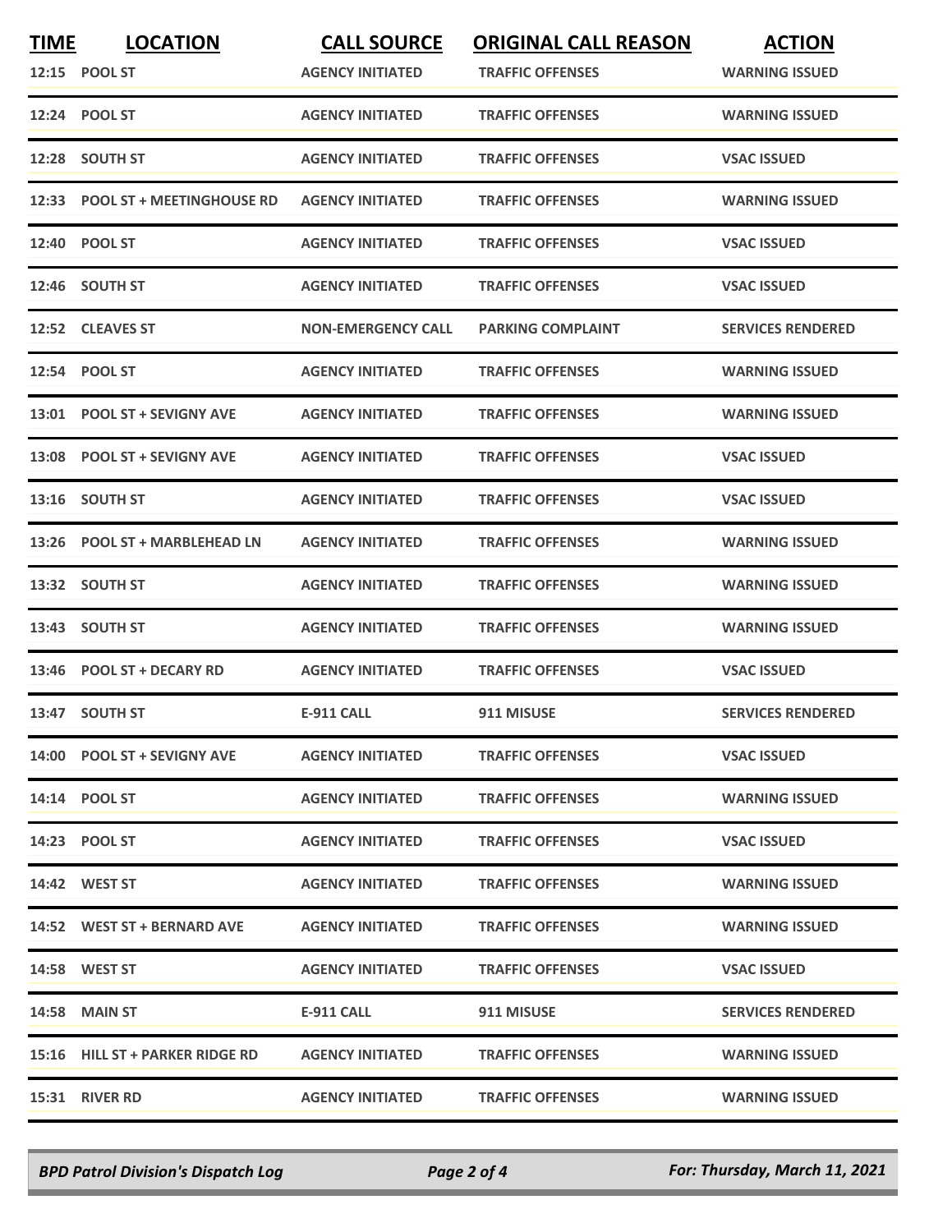| <b>TIME</b> | <b>LOCATION</b><br>15:35 WEST ST | <b>CALL SOURCE</b><br><b>E-911 CALL</b> | <b>ORIGINAL CALL REASON</b><br><b>CHECK WELFARE</b> | <b>ACTION</b><br><b>SERVICES RENDERED</b> |
|-------------|----------------------------------|-----------------------------------------|-----------------------------------------------------|-------------------------------------------|
|             | 15:47 ELM ST                     | <b>AGENCY INITIATED</b>                 | <b>PRO-ACTIVE DV RESPONSE TEAM</b>                  | <b>NEGATIVE CONTACT</b>                   |
|             | 15:48 GEORGE ST                  | <b>AGENCY INITIATED</b>                 | <b>CODES ENFORCEMENT</b>                            | <b>SERVICES RENDERED</b>                  |
|             | 16:25 ELM ST                     | <b>NON-EMERGENCY CALL</b>               | <b>ASSIST CITIZEN</b>                               | <b>SERVICES RENDERED</b>                  |
|             | 17:00 ALFRED ST                  | <b>NON-EMERGENCY CALL</b>               | <b>ARTICLES LOST/FOUND</b>                          | <b>REPORT TAKEN</b>                       |
|             | 17:33 ALFRED ST                  | <b>AGENCY INITIATED</b>                 | <b>ARTICLES LOST/FOUND</b>                          | <b>REPORT TAKEN</b>                       |
|             | 17:51 SOUTH ST                   | <b>AGENCY INITIATED</b>                 | <b>TRAFFIC OFFENSES</b>                             | <b>WARNING ISSUED</b>                     |
|             | 18:11 WATER ST + SULLIVAN ST     | <b>AGENCY INITIATED</b>                 | <b>TRAFFIC OFFENSES</b>                             | <b>WARNING ISSUED</b>                     |
| 18:17       | <b>MAIN ST</b>                   | <b>AGENCY INITIATED</b>                 | <b>JUVENILE OFFENSES</b>                            | <b>SERVICES RENDERED</b>                  |
| 18:25       | <b>ALFRED ST</b>                 | <b>WALK-IN AT STATION</b>               | <b>ASSIST CITIZEN</b>                               | <b>SERVICES RENDERED</b>                  |
|             | 18:36 ALFRED ST + RAY ST         | <b>AGENCY INITIATED</b>                 | <b>TRAFFIC OFFENSES</b>                             | <b>WARNING ISSUED</b>                     |
|             | 19:16 SULLIVAN ST                | <b>NON-EMERGENCY CALL</b>               | <b>DISTURBANCE / NOISE</b>                          | <b>UNFOUNDED</b>                          |
| 19:29       | <b>ALFRED ST + ARENA DR</b>      | <b>AGENCY INITIATED</b>                 | <b>TRAFFIC OFFENSES</b>                             | <b>WARNING ISSUED</b>                     |
| 19:37       | <b>ALFRED ST + EDWARDS AVE</b>   | <b>AGENCY INITIATED</b>                 | <b>TRAFFIC OFFENSES</b>                             | <b>WARNING ISSUED</b>                     |
|             | 19:50 GREEN ST                   | <b>NON-EMERGENCY CALL</b>               | <b>SUSPICION</b>                                    | <b>SERVICES RENDERED</b>                  |
|             | 19:52 HILLS BEACH RD             | <b>E-911 CALL</b>                       | 911 MISUSE                                          | <b>REFERRED OTHER AGENCY</b>              |
|             | <b>20:33 VINE ST</b>             | E-911 CALL                              | 911 MISUSE                                          | <b>DISPATCH HANDLED</b>                   |
|             | 20:34 SUMMER ST                  | <b>NON-EMERGENCY CALL</b>               | <b>DISTURBANCE / NOISE</b>                          | <b>SERVICES RENDERED</b>                  |
|             | 20:40 POOL ST + DECARY RD        | <b>AGENCY INITIATED</b>                 | <b>TRAFFIC OFFENSES</b>                             | <b>WARNING ISSUED</b>                     |
|             | 21:52 ALFRED ST + ANDREWS RD     | <b>AGENCY INITIATED</b>                 | <b>TRAFFIC OFFENSES</b>                             | <b>WARNING ISSUED</b>                     |
|             | 21:57 SUMMER ST                  | <b>NON-EMERGENCY CALL</b>               | <b>DISTURBANCE / NOISE</b>                          | <b>UNFOUNDED</b>                          |
|             | 22:02 ELM ST + FOREST ST         | <b>AGENCY INITIATED</b>                 | <b>TRAFFIC OFFENSES</b>                             | <b>WARNING ISSUED</b>                     |
|             | 22:03 ALFRED ST + ANDREWS RD     | <b>AGENCY INITIATED</b>                 | <b>TRAFFIC OFFENSES</b>                             | <b>VSAC ISSUED</b>                        |
|             | 22:12 PORTER ST                  | <b>E-911 CALL</b>                       | <b>DOMESTIC COMPLAINTS</b>                          | <b>REPORT TAKEN</b>                       |
|             | 22:25 WASHINGTON ST              | <b>NON-EMERGENCY CALL</b>               | <b>MENTAL ILLNESS CASES</b>                         | <b>NO ACTION REQUIRED</b>                 |

*BPD Patrol Division's Dispatch Log Page 3 of 4 For: Thursday, March 11, 2021*